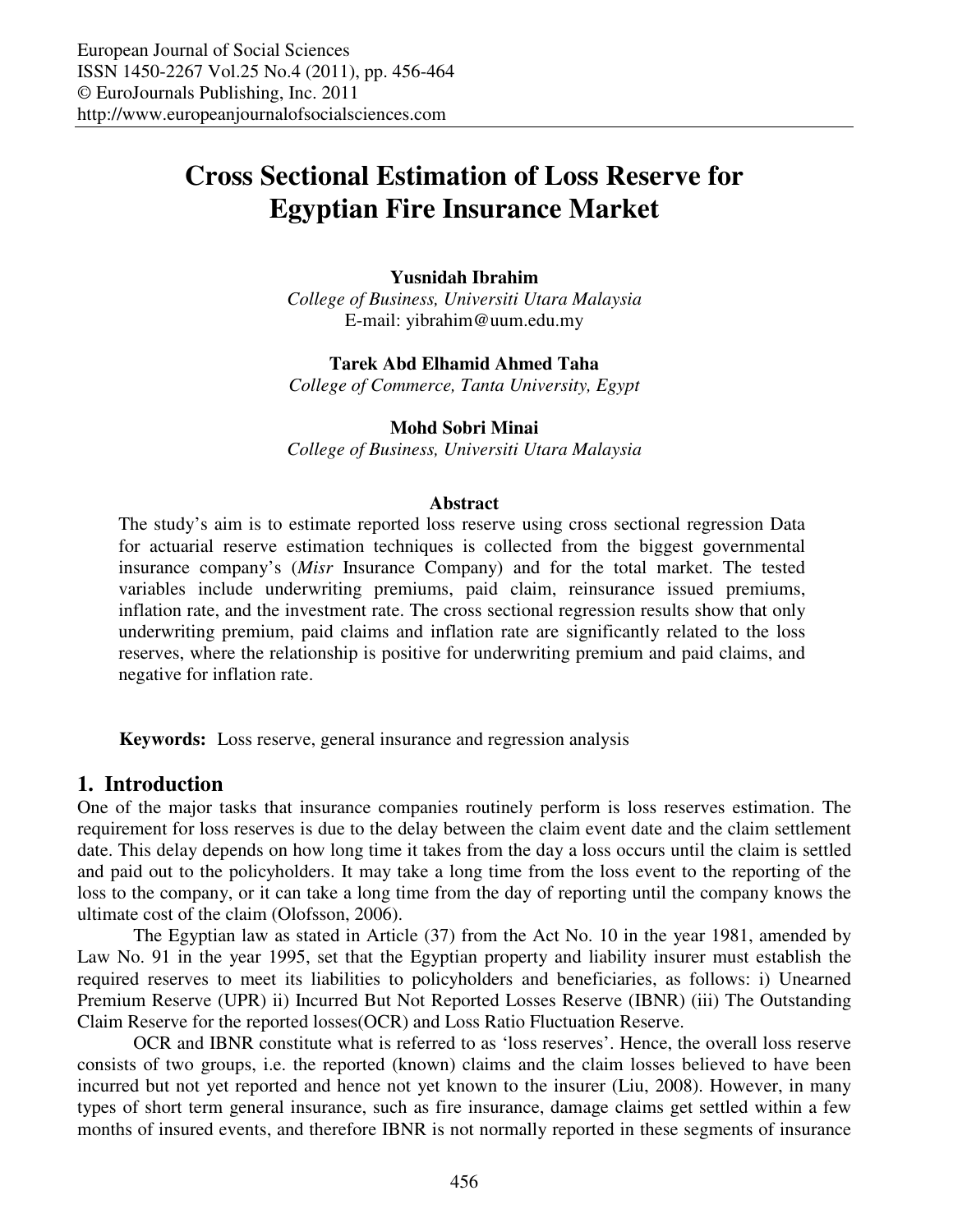#### *European Journal of Social Sciences – Volume 25, Number 4 (2011)*

business (Kannan, 2008). In addition, for the short term general insurance, loss reserves represent the biggest component of reported reserves, or technical reserves.

In principles, these reserves must be adequate to meet policyholders' claims (Cheung, 1997). The amount of loss reserve also has important implications for insurers pricing and competitive responses. If the estimate of loss reserves were too low, premiums would be inadequate to support the financial projections of future periods. If the loss estimates were too high, insurance rates may be raised above competitive levels and reduce the periodic income of the insurance company (Douglas, 1999; Calandro & O'Brien, 2004).

Loss reserves in general insurance market are estimated based on actuarial reserving techniques such Chain Ladder Technique (CLT) (Harnek, 1966), Bornhuetter Ferguson Technique (BFT) (Bornhuetter & Ferguson, 1972) and Taylor Separation Technique (TST) (Taylor, 1977). Modified versions of the above techniques which incorporate inflation rates and reinvestment rates have also been suggested to derive a more accurate estimation and allocation of loss reserves. Nevertheless, data required by all these reserve estimation techniques is complex and ambiguous, where it is assumed that the claims paid can be grouped according to accident years and development years, resulting a claim run-off triangle (Panning, 2006).

Considering the importance of loss reserve figures for future planning and decision-making and the complexity and ambiguity of actuarial loss reserve calculation, it is crucial to explore non-actuarial approaches to estimating loss reserve, one of them is the cross sectional regression method. For Narayan & Warthen (2000), regression models for loss reserving are getting increasing attention in actuarial research as they provide an estimate of the variance of loss reserves, along with point estimate.

Previous studies which rely on multiple regression technique in estimating loss reserves (e.g. Harbey, 1994; Eissa, 2001) modeled loss reserves as a function of paid claims, earned premiums, reinsurance issued premium and the surplus of insurance activity . These studies however disregarded inflation rate and investment rate which are theoretically related to loss reserve. Moreover, the inclusion of surplus of insurance activity variable as one potential determinant of loss reserve is improper since arguably loss reserve is one of the determinants of surplus of insurance activity, and not the other way around as hypothesized in these studies.

Apart from forecasting the loss reserve, a regression analysis also allows examination on whether the reported loss reserves and the currently applied loss reserve estimation technique in Egypt incorporates important reserving factors, namely paid claim, inflation rate and investment rate, and are affected by other factors such as underwriting premium and reinsurance issued premium.

This study examines the loss reserves estimation for fire insurance segment within the period from 1981/1982 to 2007/2008. The fire insurance segment was chosen since it is the largest segment within the general insurance sector in Egypt. The analysis is done at a company level based on data from Misr Insurance Company alone and at the industry level based on data from 13 general insurance companies. The focus on *Misr* Insurance Company reflects the insurance industry in Egypt as this insurance company alone controls the biggest share of insurance industry. This company plays an important role in Egyptian general insurance industry by having 80% of general insurance market total asset share for the year 2007/2008. In terms of the insurance premiums, this company controls 60% from total premium of property and liability insurance market in the same period. Moreover, in terms of the percentage of paid claims from total property and liability, the company contributes 93.8% from the total property insurance market paid claims in 2007/2008 (Egyptian Insurance Supervisory Authority, Annual report 2007/2008).

# **2. Loss Reserve Estimation Techniques**

In actuarial literature traditionally, three of the most popular loss reserving techniques used by insurance companies are the Chain Ladder Technique (CLT) (Harnek, 1966), Bornhuetter Ferguson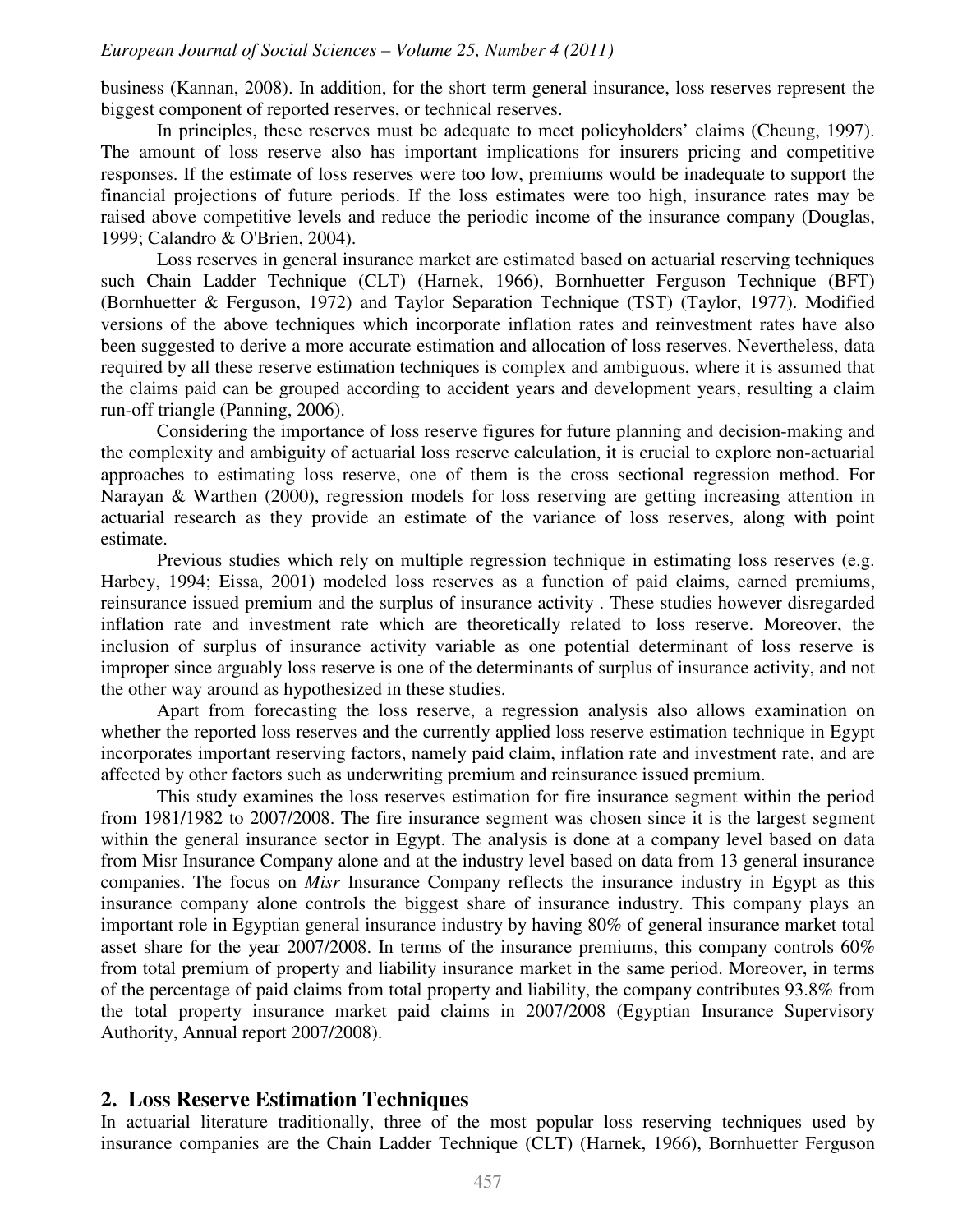Technique (BFT) (Bornhuetter & Ferguson, 1972) and Taylor Separation Technique (TST) (Taylor, 1977).

The actuarial determination of loss reserves examines the historical claim payments to determine trends so that future claim payments can be estimated. An actuarial method selects development factors based on an analysis of historical claims development factors. The selected development factors are applied to cumulative claims data for each segment of business for each accident or underwriting year for which data not yet developed. This produces an estimated ultimate claims cost. The claim reserve is the difference between the ultimate claims cost and cumulative paid claims. From the various ratios in a development year, the best estimate is selected. The selected ratios are applied to the cumulative claims data to determine the "fitted" claims development triangle. Based on "fitted" claims data the best loss reserve estimate is determined.

CLT assumes the same ratio of development factors for losses on the same adjacent development years. The development ratio can be estimated from previous data by some means measures such as the arithmetic mean. Bornhuetter and Ferguson (1972) introduced an external estimate of ultimate loss into the CLT for each accident year, which solved the problem of instability in CLT. Under the TST, loss development is divided into two components, inflation and real loss development. This technique assumes that the inflation component effects all loss payments made in a given year by the same amount, regardless of the original accident year.

The CLT and BFT are the most popular techniques and are jointly used for reserving purposes. According to Liu (2008), the CLT is used for the claims written in older years which have more information contained in the observed data while the BFT is applied to the claims written in more recent years since judgments and opinions can be introduced to overcome the disadvantage of lack of data (Liu, 2008).

# **3. Previous Related Empirical Studies**

Harbey (1994) used of multiple regression technique to estimate the reported loss reserves in Egyptian general insurance market, and supposed that reported loss reserve estimation is affected by two explanatory variables, namely underwriting premiums and paid claims. He formulated a multiple regression model to examine the relationship between loss reserves as a dependent variable with these independent variables. He hypothesized a positive relationship between loss reserves and underwriting premiums and a negative relationship between loss reserves and the paid claim. These hypothesize are tested based on Egyptian general insurance segments during the period of study. He found that the possibility of applying the multiple regression models to some general insurance segments and could not be applied to others without explaining to the reasons for that.

Narayan and Warthen (2000), followed the general approach used by Standard (1985) and Murphy (1994), compared between traditional actuarial methods and three new log-linear regression methods using simulated data to estimate the model parameters using least square method. The purpose of this study was to show that it is viable to use regression methods for estimating reserves. The CLT (with the simple average of development factors) was selected because of its widespread use. They added an inflation factor to bring the past incremental losses to current levels. Error was measured as estimated reserve minus actual reserve. In actuality, the entire matrix of losses was produced during the data simulation, so that ultimate losses were known. The root mean square error and the average absolute deviation of the estimated values versus the actual reserve were used to test the closeness of the reserve estimators to the actual reserve value. Based on goodness of fit for these models the CLT was found to be biased in the direction of overestimating reserves. Narayan and Warthen maintained that the log-linear regression models are viable for loss projections. The regression models were found not to give the best estimate in all situations, but are stable and have the advantage of providing directly the variance of the confidence interval for the reserve estimate.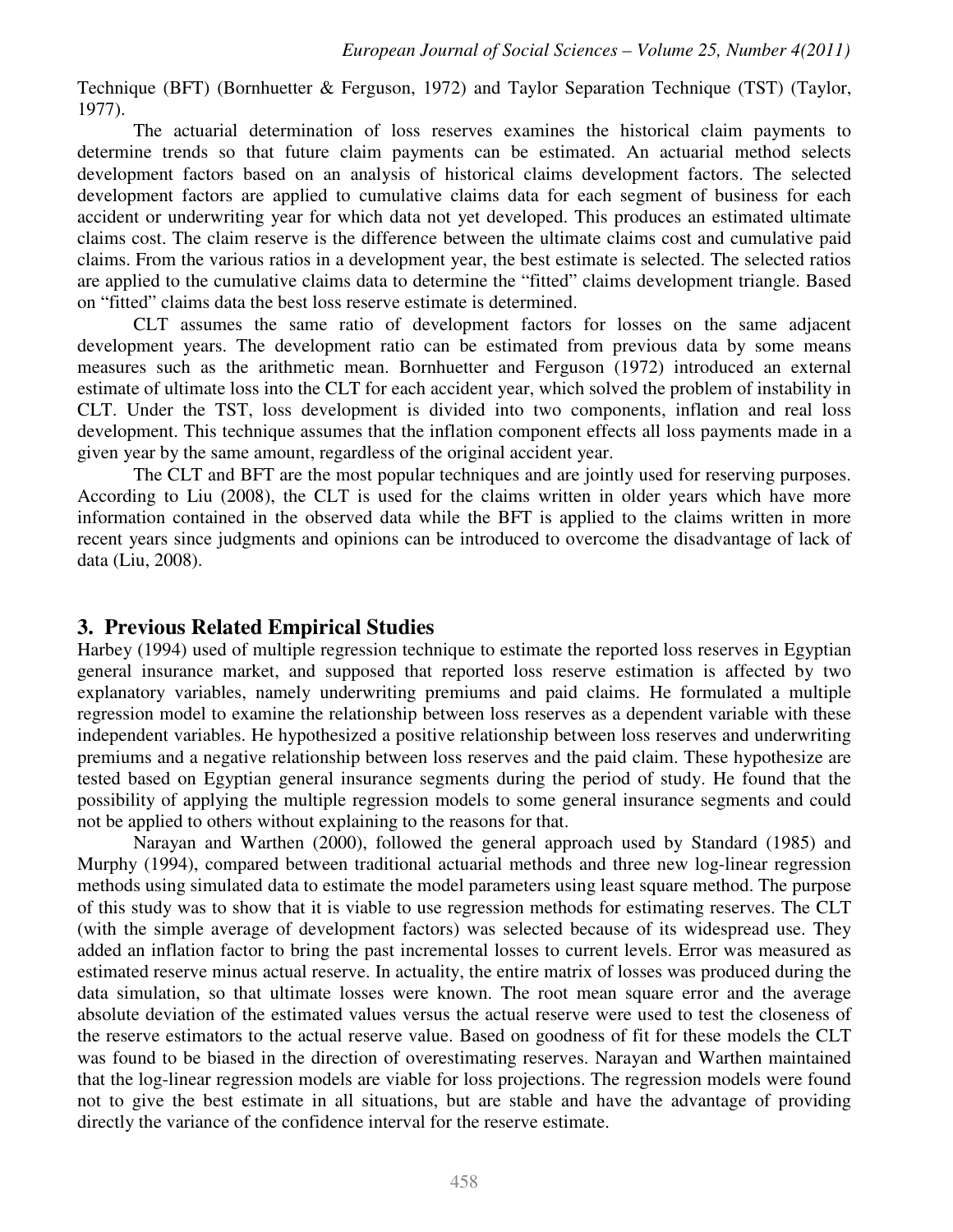## *European Journal of Social Sciences – Volume 25, Number 4 (2011)*

Eissa (2001) argued that loss reserves are affected by underwriting premiums, paid claims, surplus of insurance activity and reinsurance issued premium. An increase in the amount of underwriting premium is expected to increase the units of risk and the number of claims, and therefore would increase the loss reserves as well. He also assumed that an increase in the amount of paid claims at any year is due to an increase in the number of paid accidents, and this would result in a decrease in the amount of the loss reserves. As with the effect of reinsurance issued premiums on loss reserves, Eissa claimed that reinsurance treaties allow insurance companies to accept risks that would otherwise be rejected, resulting in greater size of the insurance portfolio, which then increases the loss probability and ultimately increases the loss reserves. Based on fire insurance data in *Misr* Insurance Company within the period from 1986 to 1999, he revealed a significant positive relationship between underwriting premiums and loss reserves, and a significant negative relationship between reinsurance issued premiums and loss reserve.

Both studies that relied on multiple regression technique in estimating loss reserves in Egyptian insurance sector (e.g. Harbey, 1994; Eissa, 2001) assumes that loss reserves calculation is Egypt incorporate only paid claims, earned premiums, surplus of insurance activity and reinsurance issued premium, but not inflation rate and investment rate. It has been argued that a more accurate loss reserve estimates should incorporate both of these additional factors, hence these studies fail to examine whether these factors have been accounted in the loss reserve calculation in Egypt.

# **4. Research Methodology**

## **4.1. Research Framework**

Review of related literature indicates that potential variables that influence the amount of loss reserves are underwriting premiums (UP), paid claims (PCLAIM), reinsurance issued premiums (REINSIPR), inflation rate (INFRATE), and the investment rate (INVRATE).

#### **Underwriting Premiums**

According to Eissa (2001), increasing underwriting premiums is associated with the reported loss reserves since the increase in underwriting premiums is normally associated with the increase in the units of risk, number of claims and hence loss reserves as well. He found that underwriting premiums are positively related with reported loss reserves.

#### **Paid Claims**

The paid claims are the total of claims actually paid up to date during any calendar year (Liu, 2008). Eissa (2001) assumed that if the paid claims increased at any year, the number of paid accidents also increase and resulting in a decrease in the amount of the reported loss reserves. Eissa support this assumption when his study showed that underwriting premiums are negatively related with loss reserves.

#### **Inflation Rate**

According to Mack (1993), D'Arcy et al. (2007) and D'Arcy & Au (2008), it is important to take the inflation rate into consideration in loss reserves estimates. The hypothesis of the stability of the currency value at the present time is not valid where the purchasing power of money is continuing to decline. Estimating loss reserves without inflation adjustment may systematically distort reserves especially when there is a long gap in time between the accident occurrence date and settlement date. Since the future claims settlements may be paid in different economic environment than the one in which the reserve was established, and the value of claims will be affected by the inflation rates.

The relationship between inflation rate and the estimated reserves is hypothesized to be negative since higher inflation theoretically results in higher return on investment and this allows insurers to lower the amount of loss reserve for meeting outstanding losses. In other words, if the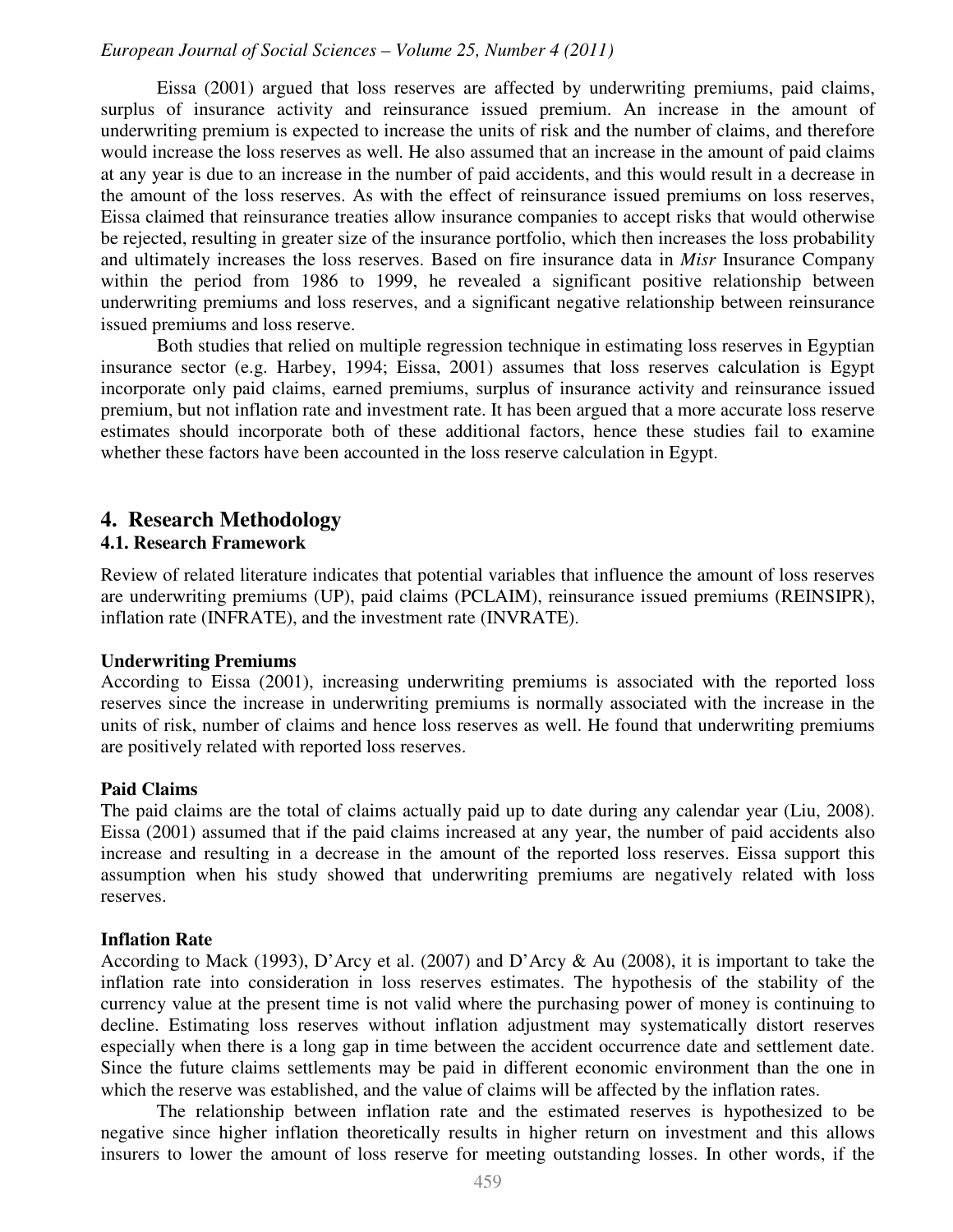inflation rates increase, the present value of outstanding losses, which represents the major portion of loss reserve, is reduced, especially for long tail segments of business

## **Investment Rate**

Similar as in other financial institutions, the value of an insurer's liabilities can be affected by changes in investment rate. The reason for this is that the economic value of liabilities is the discounted value of its future cash flows. Thus based on similar argument as with inflation rate, if the investment rate increase, the economic value of the future cash flows will decrease, and if investment rate decrease, economic value will increase (D'Arcy & Au, 2008.

On the contrary, Bachman (1978) and Weiss (1985) argue that investment rates may also influence loss reserve levels in the positive direction since the insurers might have a tendency to hold up claim payments when investment rates are high to help counteract any deficiency in loss reserves with investment income or merely to obtain a greater total return. It is thus hypothesized that the relationship between interest rate and the estimated reserves will be positive. In this study the following hypothesis is also tested.

## **Reinsurance Issued Premiums**

Reinsurance is basically insurances for insurance companies. A property and liability insurer pays a reinsurance fee or premium to transfer certain risks to a reinsurer in order to efficiently balance its risk portfolio, and to prevent catastrophic losses. According to Eissa (2001), the reinsurance issued premiums affects in loss reserves determination, because if the company depends on reinsurance, this will allow it to accept risks which were difficult to accept in the absence of reinsurance. So the researcher expects that if the company depends on reinsurance treaties, so the size of the insurance portfolio will increase that lead to increasing of loss probability and hence the loss reserves increase. He found that there is a positive relationship between loss reserves and reinsurance issued premiums.

# **4.2. Data Analysis**

The Multiple Regression Model tested in this study takes the following format:

$$
y_i = \beta_0 + \beta_1 UP - \beta_2 PCAAM + \beta_3 INFRATE + \beta_4 INRATE + \beta_5 RENSIPR + e
$$
\n(4.17)

Where;

 $y_i$  : loss reserves) *UP<sup>i</sup>* : Underwriting Premiums for observation i *PCLAIM <sup>i</sup>* : Paid Claim for observation i *i INFRATE* : Inflation Rate for observation i *i INVRATE* : Investment Rate for observation i *REINSIPR<sup>i</sup>* : Reinsurance Issued Premium for observation i

*i e* : Randomized error

The OLS regression model is used to estimate the multiple linear equations parameters. Diagnostic tests are executed to insure the all assumptions for the linear regression model are met. These tests include normality test, multicollinearity, heteroscedasticity, serial correlation and Kaiser-Meyer-Olkin Measure of Sampling Adequacy (KMO).

# **4.3. Data Collection**

Data used to analyze the regression are annual data generated from 12 out of 14 general insurance companies operating in Egypt, of which three (3) are governmental and 11 are commercial. Two (2) commercial insurance companies are excluded from the study due to their recent entrance into the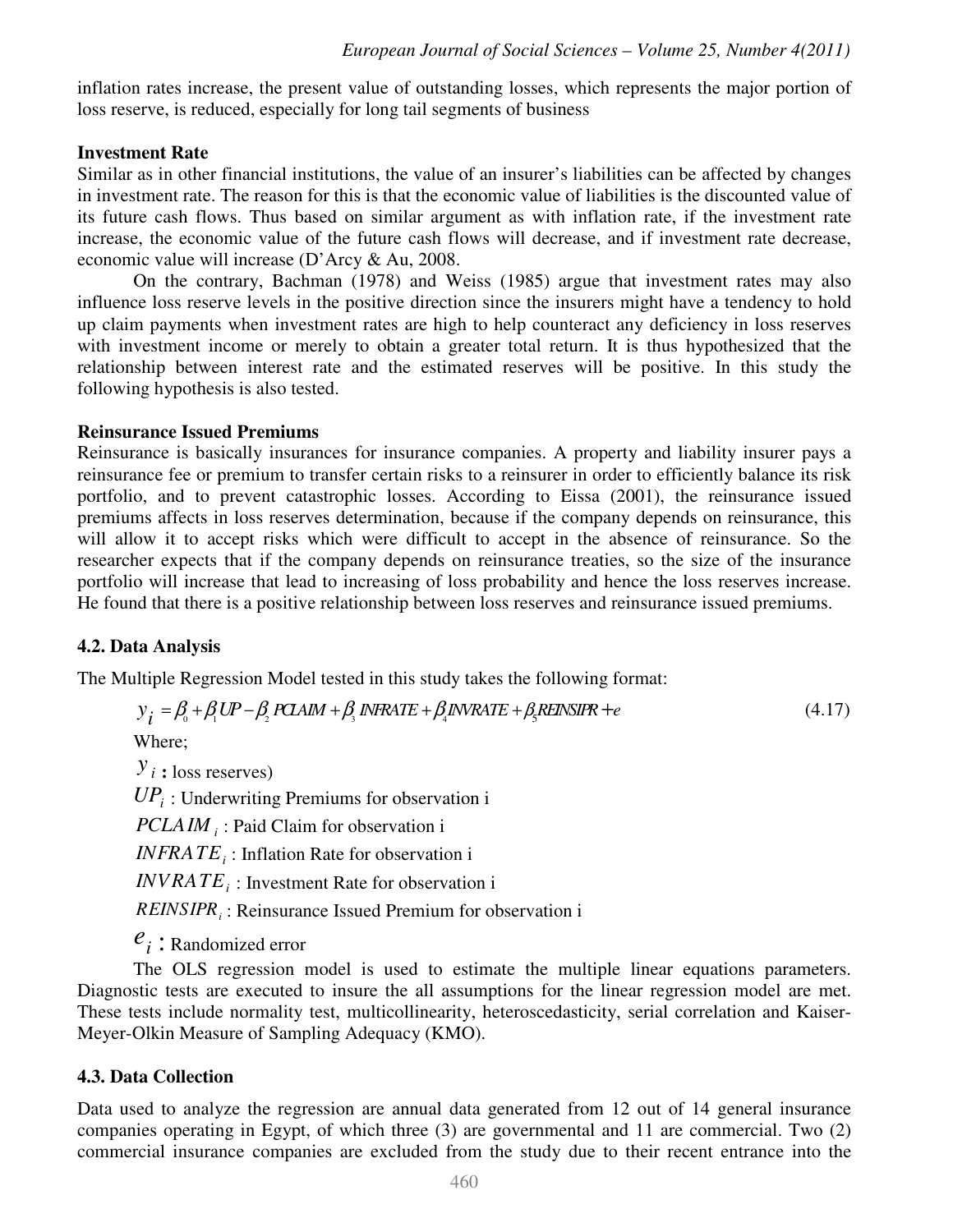general insurance market (just for 2 years). The companies that are included have the following track record:

- one (1) company (*Misr* Insurance Company) operating during  $1981/1982 2007/2008$
- three (3) companies operating during  $2002/2003 2007/2008$  (6 years)
- one (1) company  $1999/2000 2007/2008$  (9 years) in 1 company
- seven (7) companies operating during 1994/1995 2007/2008 (14 years)

As a result, the total number of cross - sectional observations is 151 for the overall fire insurance industry and 27 for the Misr Insurance company fire insurance segment.

# **5. Findings**

# **5.1. Descriptive Analysis**

Univariate analysis of the all variables in this section is presented in Table 1:

|                                                       |     | <b>Minimum</b> | <b>Maximum</b> | Mean      | <b>Std. Deviation</b> |
|-------------------------------------------------------|-----|----------------|----------------|-----------|-----------------------|
| LR                                                    | 151 | 37.50          | 93,963.40      | 15,019.28 | 16,469.00             |
| UP                                                    | 151 | 0.00           | 180,829.40     | 23,551.67 | 21,545.76             |
| <b>PCLAIM</b>                                         | 151 | 14.00          | 49,965.00      | 8,225.55  | 9,384.99              |
| <b>INFRATE</b>                                        | 151 | 4.20           | 14.10          | 8.90      | 2.36                  |
| <b>INVRATE</b>                                        | 151 | 0.00           | 21.30          | 8.69      | 3.58                  |
| <b>REINSIPR</b>                                       | 151 | 22.90          | 48,954.00      | 8.823.87  | 9,238.30              |
| Kaiser-Meyer-Olkin Measure of Sampling Adequacy (KMO) |     |                |                | 0.784     |                       |

**Table 1:** Descriptive Statistics of Data for Total Egyptian fire Insurance Market

An analysis of bivariate relationships between variables was executed based on a Pearson correlation coefficient. The results are shown in Table 2.

|                 |                            | LR | UP                       | <b>PCLAIM</b>            | <b>INFRATE</b> | <b>INVRATE</b> | <b>REINSIP</b><br>R      |
|-----------------|----------------------------|----|--------------------------|--------------------------|----------------|----------------|--------------------------|
| LR              | Pearson Correlation        |    | $.903$ <sup>(**)</sup> ) | $.908$ <sup>(**)</sup> ) | $-.073$        | .116           | $.816$ <sup>**</sup> )   |
|                 | Sig. (2-tailed)            |    | .000                     | .000                     | .371           | .157           | .000                     |
| UP              | Pearson Correlation        |    |                          | $.808$ <sup>(**)</sup> ) | $-.020$        | .112           | $.771$ <sup>(**)</sup> ) |
|                 | Sig. (2-tailed)            |    |                          | .000                     | .810           | .172           | .000                     |
| <b>PCLAIM</b>   | Pearson Correlation        |    |                          |                          | .017           | .134           | $.837$ <sup>(**)</sup> ) |
|                 | Sig. (2-tailed)            |    |                          |                          | .837           | .101           | .000                     |
| <b>INFRATE</b>  | Pearson Correlation        |    |                          |                          |                | $.166(*)$      | .049                     |
|                 | $Sig. (2-tailed)$          |    |                          |                          |                | .041           | .547                     |
| <b>INVRATE</b>  | Pearson Correlation        |    |                          |                          |                |                | .066                     |
|                 | Sig. (2-tailed)            |    |                          |                          |                |                | .423                     |
| <b>REINSIPR</b> | <b>Pearson Correlation</b> |    |                          |                          |                |                |                          |
|                 | Sig. (2-tailed)            |    |                          |                          |                |                |                          |

**Table 2:** Correlation analysis of the variables in the Total Market Regression Model

 $**$  Correlation is significant at the 0.01 level (2-tailed).

\* Correlation is significant at the 0.05 level (2-tailed).

The correlation analysis gives early indication that loss reserves (LR) are significantly related with underwriting premiums (UP), paid claims (PCLAIM), and reinsurance issued premiums (REINIPR). In addition to this, there are also significant correlations observed between the independent variables such as between UP and PCLAIM, UP and REINIPR, REINIPR and PCLAIM. This finding indicates the possible presence of multicollinearity problems that need to be carefully examined.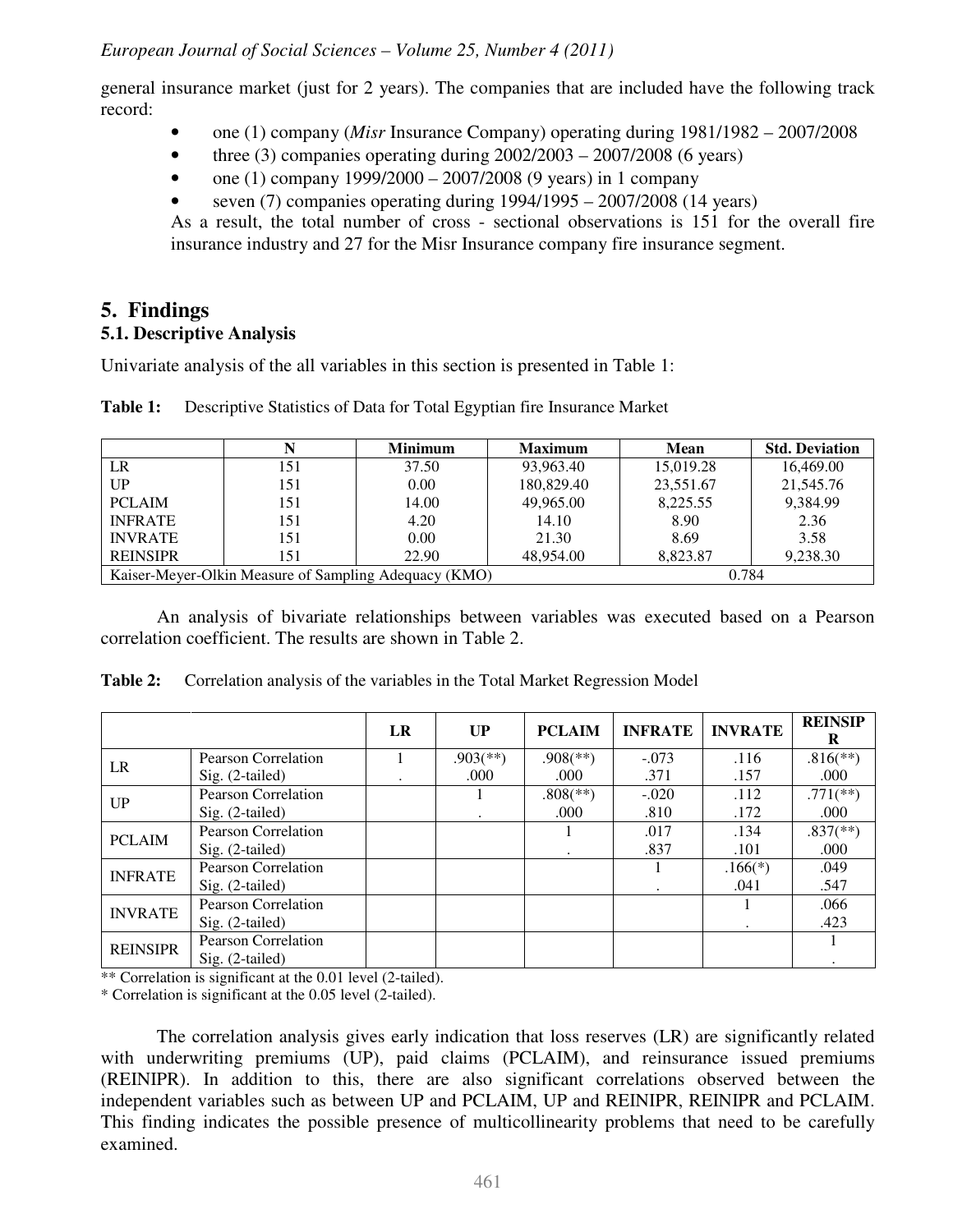# **5.2. Regression Analysis**

Following similar previous procedures, a regression analysis result as in Table 3 is found. The presence of heteroscedasticity and serial correlation problems is circumvented by fitting the model using White's Heteroscedasticity adjusted S.E.'s, followed by Newey-West adjusted S.E.'s Equal weights, truncation lag= 1.

**Table 3:** Output of regression analysis for Egyptian total fire insurance industry based on White's Heteroscedasticity adjusted S.E.'s and based on Newey-West adjusted S.E.'s equal weights, truncation lag= 1

| Regressor                           | Coefficient  | <b>Standard Error</b> | <b>T</b> -Ratio | <b>P-Value</b> |  |  |
|-------------------------------------|--------------|-----------------------|-----------------|----------------|--|--|
| <b>INPT</b>                         | 3201.7       | 1877.1                | 1.706           | 0.090          |  |  |
| UP                                  | $0.356*$     | 0.047                 | 7.524           | 0.000          |  |  |
| <b>PCLAIM</b>                       | $0.863*$     | 0.144                 | 6.007           | 0.000          |  |  |
| <b>INFRATE</b>                      | $-529.835**$ | 235.550               | $-2.249$        | 0.026          |  |  |
| <b>INVRATE</b>                      | 33.662       | 99.110                | 0.340           | 0.735          |  |  |
| <b>REINSIPR</b>                     | 0.087        | 0.111                 | 0.779           | 0.437          |  |  |
| F value = $3.406$ (p- value = 0.00) |              |                       |                 |                |  |  |
| Adjusted R-square $= 0.910$         |              |                       |                 |                |  |  |
| $DW = 1.38$                         |              |                       |                 |                |  |  |

Dependent variable: Loss Reserve (LR)

\* denotes significant at 1% level

\*\* denotes significant at 5% level

The value of Adjusted R-squared of 0.910 indicates that 91.0% variation in loss reserve of Egyptian total fire insurance market can be explained by underwriting premium, paid claim and inflation rate.

# **5.3. Regression Equation**

Loss reserve estimate using the linear regression model based on Egyptian total fire insurance market data is derived from the regression model in Table 4 involving only the significant variables. The regression equation for estimating the fire insurance loss reserves for the total market can be written as follow:

 $LR = 3362.8 + 0.36621 UP + 0.91667 PCLAIM - 506.3451 INFRATE$ 

**Table 4:** Ordinary Least Squares Estimation based on Newey-West adjusted S.E.'S, truncation lag=2 for Egyptian Fire Insurance Industry

| Regressor          | Coefficient | <b>Standard Error</b> | <b>T-Ratio</b> [Prob]      |
|--------------------|-------------|-----------------------|----------------------------|
| <b>INPT</b>        | 3362.8      | 1589.8                | 2.1152[.036]               |
| UP                 | 0.36621     | .052221               | 7.0127[.000]               |
| <b>PCLAIM</b>      | 0.91667     | .14636                | 6.2632[.000                |
| <b>INFRATE</b>     | $-506.3451$ | 201.3682              | $-2.5145[.013]$            |
| R-Squared          | .91242      | R-Bar-Squared         | .91063                     |
| S.E. of Regression | 4923.4      | F-stat.               | $F(3, 147)$ 510.4591[.000] |

# **6. Conclusion**

The aim of this study is to apply multiple cross sectional regression model to investigate whether loss reserves can be estimated based on some selected explanatory variables. The variables tested in this section are underwriting premiums (UP), paid claims (PCLAIM), reinsurance issued premiums (REINSIPR), inflation rate (INFRATE), and the interest rate (INTRATE).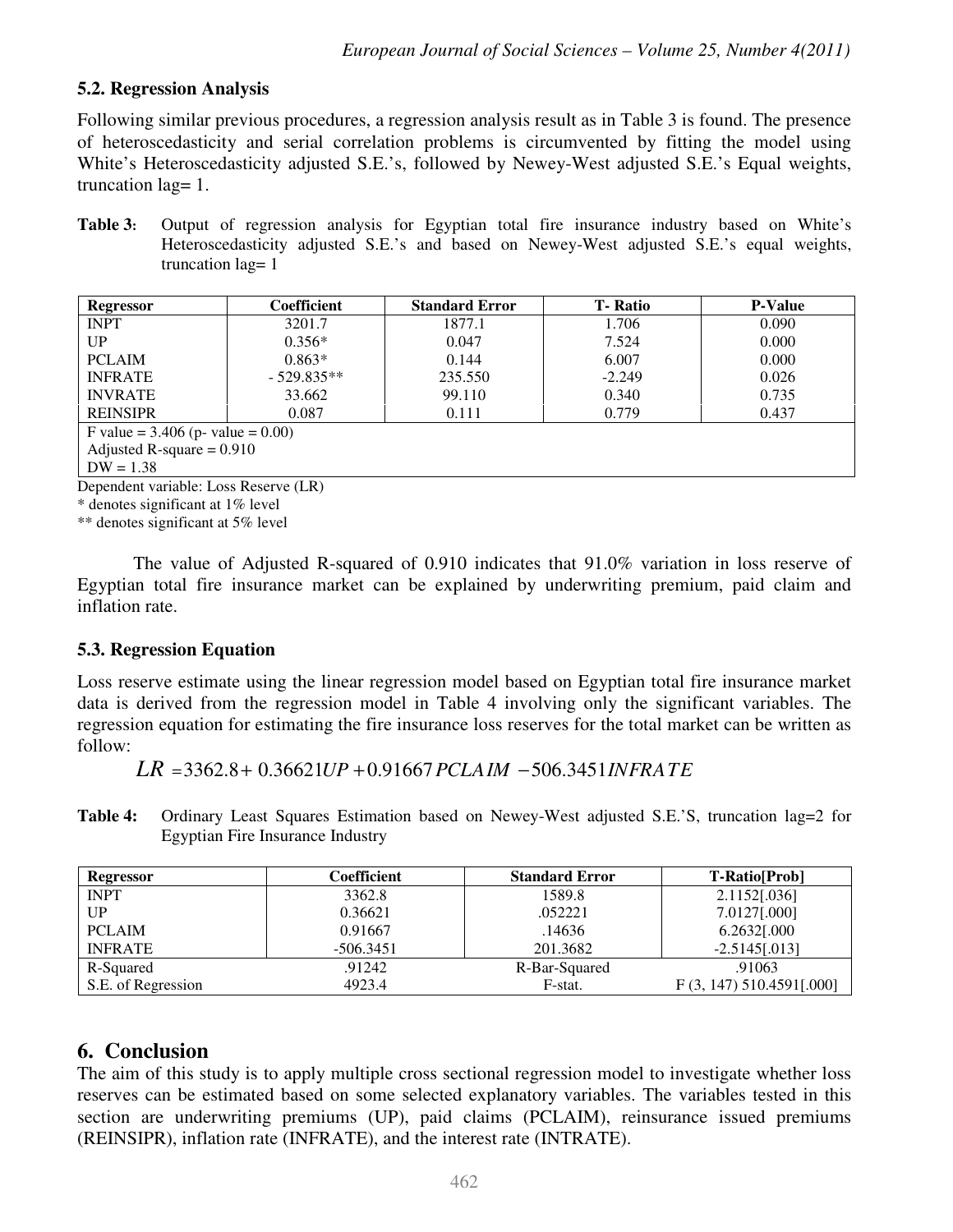#### *European Journal of Social Sciences – Volume 25, Number 4 (2011)*

Based on the cross sectional data on 12 insurance companies in Egypt, it has been found that the underwriting premium and paid claims have positive significant relationship with reported loss reserves while the inflation rate is negatively related to the reported loss reserves. The analysis also shows that both investment rate and reinsurance issued premiums aren't significantly related to the reported loss reserves.

The positive relationship between paid claim and loss reserves is not as expected. A potential explanation for this finding is that the increase in paid claim is driven by the increasing trend in the size of fire insurance portfolio in Egypt, which also results in the increase in loss reserve.

The negative significant relationship between the reported loss reserves and the inflation rate is as hypothesized. As verified by the positive significant correlation between inflation rate and investment rate, an increase in inflation rate also increases investment rate, causing insurers to lower the level of loss reserve to support future claims on losses currently incurred. Furthermore, it can be argued that an increase in inflation rate also results in a lower demand for general insurance, and therefore reduces the loss reserve. This argument is supported by the negative significant correlation between inflation rate and underwriting premium and the positive relationship between underwriting premium and reported loss reserve.

The insignificance of investment rate suggests that the increase in investment rate reduces the loss reserves but at the same time there is tendency for insurers to hold up more claim payments as claimed by Weiss (1985). The negative and positive effects may have cancelled each other, resulting in insignificant relationships.

As for Reinsurance Issued Premium, even though the correlation analysis shows that it is positively and significantly related to loss reserves, when modeled together with other variables it effect diminished. Arguably its effect on loss reserves has been captured by the underwriting premium as reflected by high significant correlation between these two independent variables.

Last but not least, this study suggests that the regression models derived from this study can be used as an alternative technique to estimate loss reserves for Egyptian fire insurance segment. It is also suggested for future researchers to apply the time series forecasting technique to forecast the loss reserves.

# **References**

- [1] Bornhuetter, R. L. and R. E. Ferguson (1972). The actuary and IBNR. Proceedings of the Casualty Actuarial Society, 59, 181–195.
- [2] Calandro, J. and T. J. O'Brien (2004). "A user-friendly introduction to property- casualty claim reserves", Risk Management and Insurance Review, 7, 177-187.
- [3] Cheung, D. (1997). Estimating IBNR reserves with robust statistics. Unpublished Ph.D. Thesis. Western Michigan University, U.S.A.
- [4] Cheung S, Au A, & Zhang L (2007). Property-liability insurance loss reserve ranges based on economic Value, Casualty Actuarial Society, Fall, 98-128.
- [5] D'Arcy, S & A. Au (2008). A Two-factor Approach to Loss Reserve Variability, IAA Joint Colloquium.
- [6] Douglas, D. (1999). Comparative analysis of neural networks and traditional actuarial methods for estimating casualty reserve liability. Unpublished Ph.D. Thesis. The University of Texas: U.S.A.
- [7] Eissa,F.A. (2001). Using quantitative models to estimate outstanding claims in general insurance in Egyptian insurance companies, Unpublished Ph.D. Thesis, Assuit University, Egypt.
- [8] Harbey, G. (1994), Using regression model technique in estimating outstanding claim reserve in property and liability insurance, *Journal of financial and commercial studies,*1.
- [9] Harnek, R. F. (1966). Formula loss reserves, Insurance Accounting and Statistical Proceedings.